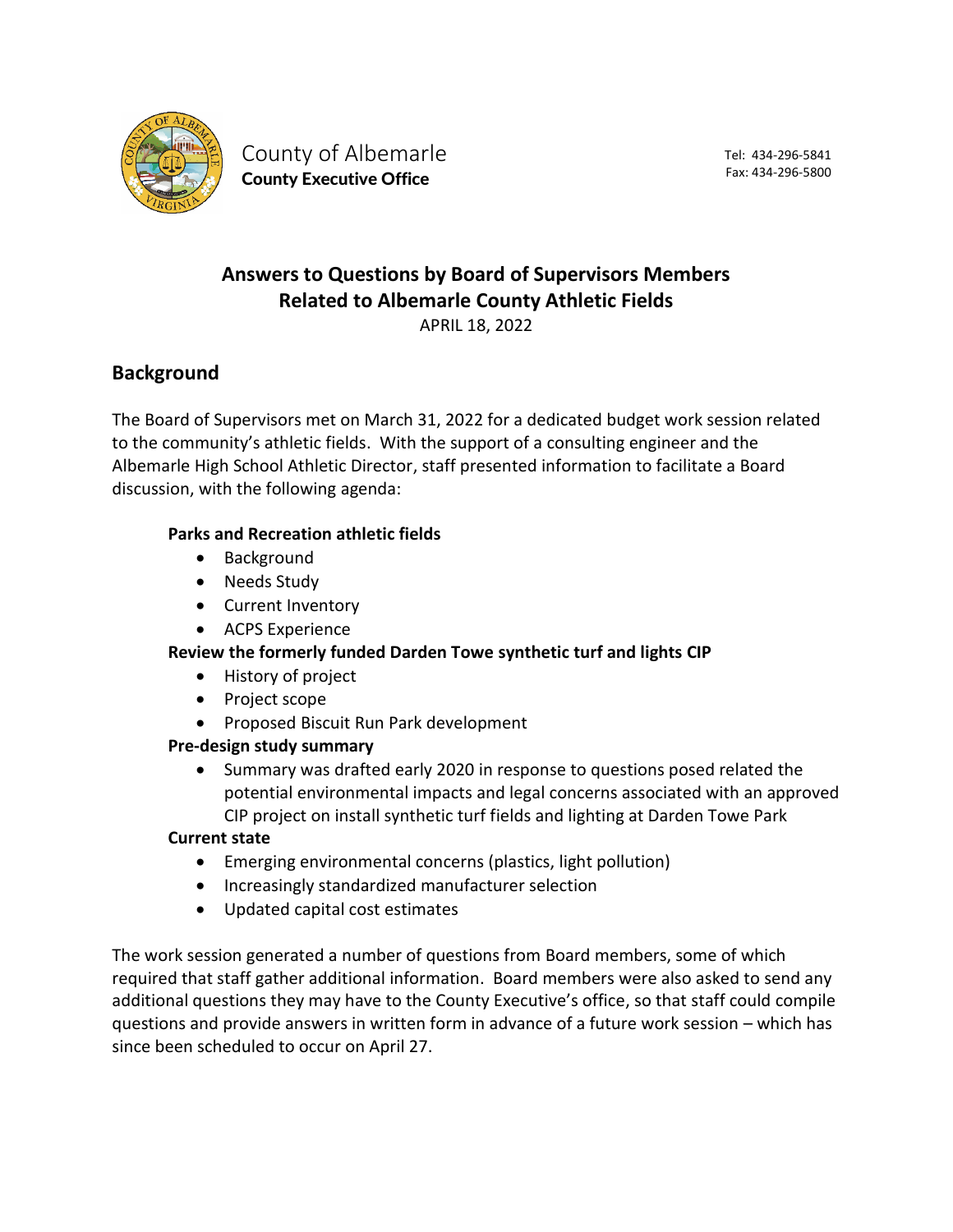This memorandum contains those compiled/combined questions and answers, arranged in the following categories:

- Existing amenities, practices, and related operational procedures
- Natural grass fields (new or renovated)
- Synthetic turf fields (existing and new)
- Comparing natural gras and synthetic turf fields
- Athletic field lighting
- Other Questions: Legal, Funding, Execution, Economic Impacts

# **Existing Athletic Field Amenities, Practices and Related Operational Procedures**

- 1. Provide an inventory of all County fields, including Those managed by Albemarle County Public Schools (ACPS) and Parks and Recreation (ACPR):
	- a. How many are multi-purpose?
		- 43 multi-purpose grass fields
		- 3 multi-purpose synthetic turf fields, located at the three high schools
	- b. How many are irrigated?
		- 23 fields are irrigated
	- c. How many are "Regulation" size?
		- 30 regulation size fields (300ft X 180ft)
	- d. How many are considered game fields?
		- 23 game fields
	- e. How many are considered practice fields?
		- 20 practice fields
	- f. Which ones are maintained by ACPS vs ACPR?
		- ACPR Grass Fields Maintained: Darden Towe Park (5), Crozet Park (1), Dorrier Park (1), Simpson Park (1), Western Park (1), AHS (1), WASH (1), Henley (2), Lakeside (1), Agnor Hurt (1), Baker Butler (2), Crozet (1), Hollymead (2), Stone Robinson (1)
		- ACPS Grass Fields Maintained: AHS (1), MHS (4), WAHS (3), Burley (1), Jouett (2), Walton (1), Broadus Wood (1), Brownsville (1), Greer (1), Meriwether Lewis (1), Mountainview (1), Murray (1), Red Hill (1), Scottsville (1), Stony Point (1), Woodbrook (1)
		- ACPS Synthetic Turf Fields Maintained: AHS, MHS, WAHS
	- g. Which ones are scheduled by ACPS vs ACPR?
		- ACPR Schedules: Park fields, All Elementary and Middle School Fields.
		- ACPS Schedules: All High School Fields (grass and synthetic)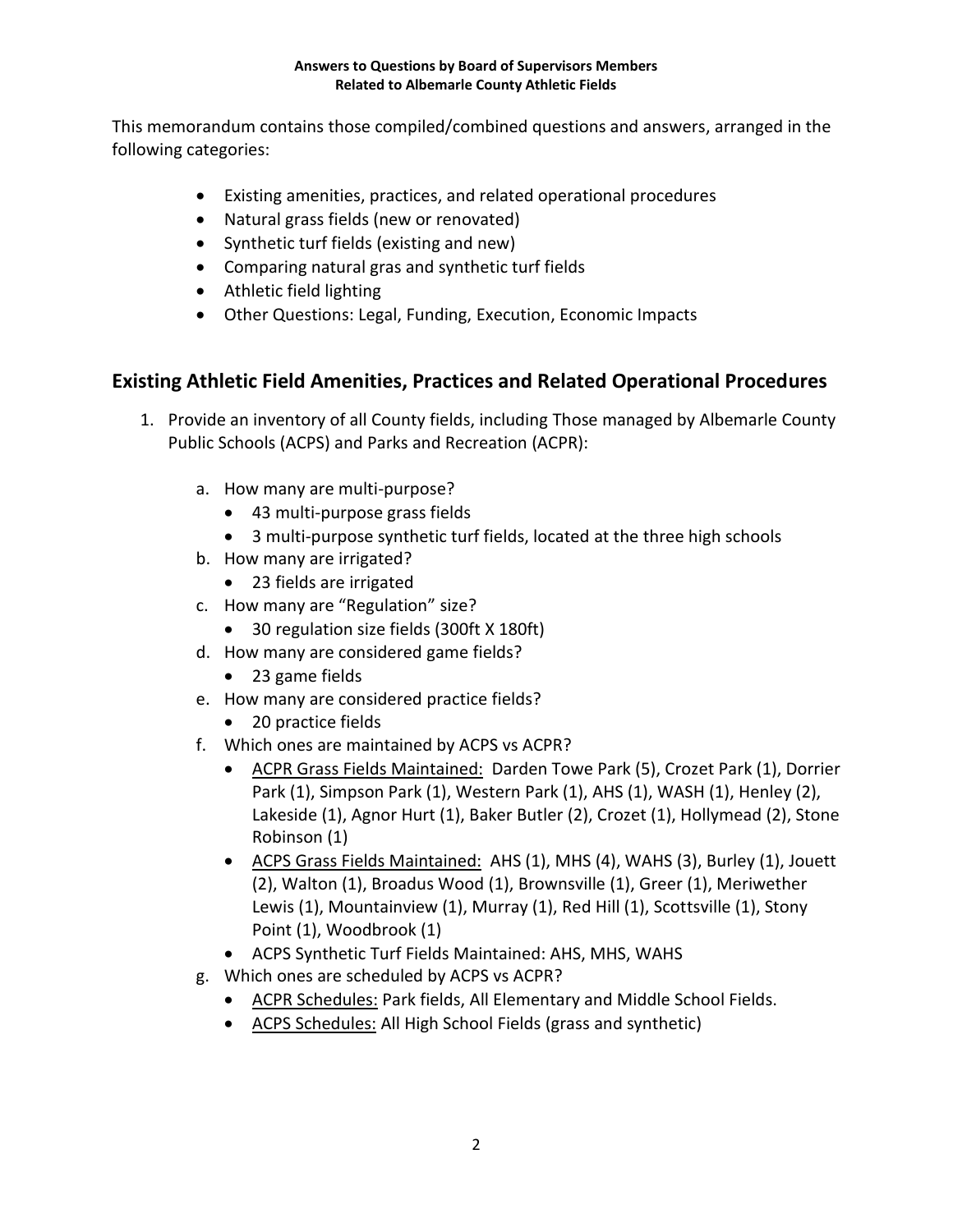2. What are "Parks Co-sponsored Sports Leagues" and by what criteria are those identified or selected?

> ACPR Co-Sponsors with the following local youth and adult leagues for each sport group, which includes: SOCA, YMCA Sports, Soccer Shots, Liga Latino, Seminole Lacrosse, FOCUS field hockey CUDO ultimate frisbee, Peachtree Baseball/Softball, Central Baseball/Softball, Northside Baseball/Softball, McIntire Baseball/Softball, Monticello Baseball, Charlottesville Cricket Club. ACPR has yet to deny any sports organizations that can provide the following: proof of insurance, play book (policies, procedures and Organization structure).

3. What is the annual budget for maintenance of ACPR-managed fields?

Current Parks total "field" budget: \$50,000 for Grass seed, fertilizer, top dressing. Includes work directly on athletic fields. Does not include costs of mowing, fuel, equipment.

4. What is the water usage for all ACPR/ACPS natural grass fields and associated costs within the County?

> 18 irrigated fields = \$198,000 (average annual cost of 1 field = \$11,000). Water consumption to irrigate 1 regulation soccer field equals 200,000 gallons per month (industry standard of 1" of water per week on natural turf)

Source: ACPS Albemarle Soccer Field actual cost \$11,000 in 2021

Associated costs = \$13,000 (includes repairs and required/regulated backflow/anti-siphoning device testing for water system infrastructure. This maintenance is an annual requirement of the Albemarle County Service Authority.)

5. Can you clarify what a high-quality field is defined as for ACPR?

This term was used at the March  $31<sup>st</sup>$  meeting of the Board of Supervisor to reflect the fields that are irrigated. In addition to programmed watering of the fields, an irrigated field is mowed at a greater frequency than other fields (twice per week April- November) and is aerated, overseeded, and fertilized in the Fall.

6. What would be long-term budget impacts for maintenance of a "High Quality" (Irrigated) field if implemented?

> Cost for one grass field: \$24,000 annually. The cost includes nutrient plan (seed, fertilizer, lime, and aerating), plus misc. operating expenses such as water, fuel and mower blades.

ACPS 18 fields @ \$24,000 per grass field = \$432,000

Darden Towe Park 4 fields @ \$24,000 = \$96,000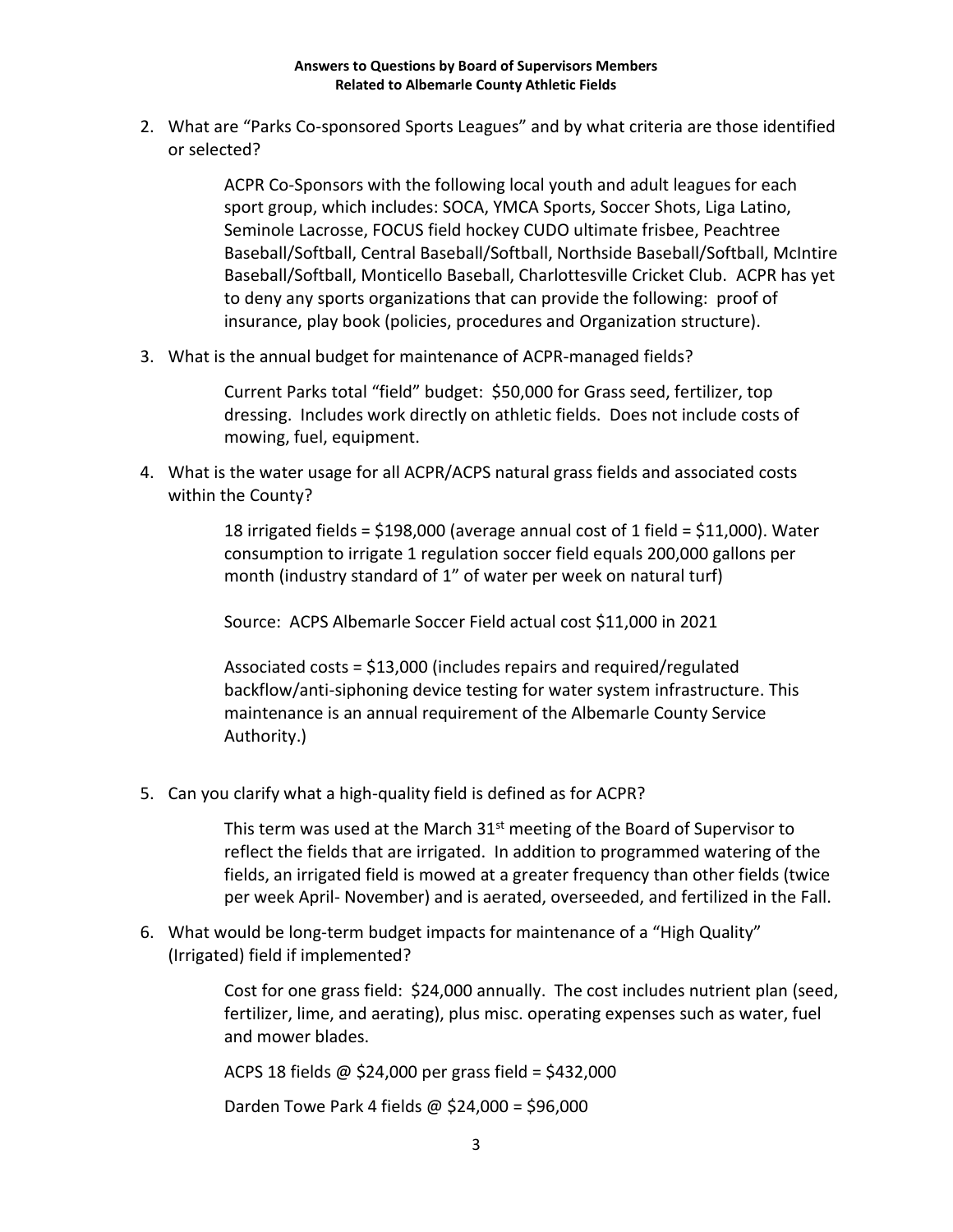Associated Costs to repair and performed testing of irrigation systems at all fields \$13,000

Total Cost Estimated for Darden Towe Park and School Fields \$541,000\*

\*Note budget estimate would be contingent upon collaboration with ACPS to define an improved maintenance program and policy for field use implementing best management practices. If supported by the BOS, this policy development work would be done over the next year for a proposed implementation to phase in starting in the FY24 budget cycle. Budget request would also recommend 1 Full Time Equivalent Field Manager for ACPR as a separate, additional cost to the above estimate.

7. Have the existing Synthetic Turf Fields at Albemarle Schools required repairs?

Repairs reported by ACPS staff were occasional re-stitching of seams related to normal use and a few repairs related to graffiti, along with seasonal grooming.

8. Clarify what products are used in painting of the grass athletic fields. Does line paint pose an environmental concern as it relates to stormwater runoff?

> Lines are sprayed weekly with Pioneer (5-gallon bucket) and Ameri-Stripe (aerosol) paints. Safety Data Sheets indicate there are no environmental concerns related to stormwater runoff.

9. How would fields be "rested" and what would that drive the need for total fields for the community?

> If there is concurrence by the Board of Supervisors, ACPR will work with ACPS leadership to develop an overall field use policy to establish use and maintenance guidelines regarding:

- When and under what conditions field rest periods should occur
- Methodology for rotation of rest periods of fields, in order to balance the care for the grass with the communities' field play needs
- Create Annual Field Use Schedules to reflect when fields will be offline for rest/renovation
- Sports Organizations would be required to adjust their season schedules based upon the Annual Field Use Schedule
- Adoption of a Field Use Policy would necessarily result in fewer hours of play available for Sports Organizations.
- Increased utilization of ACPS synthetic fields and other local agencies' synthetic fields may partially offset the reduction in play time on grass fields.
- Future funding request (FY24) for ACPR and ACPS to support enhanced natural grass play fields.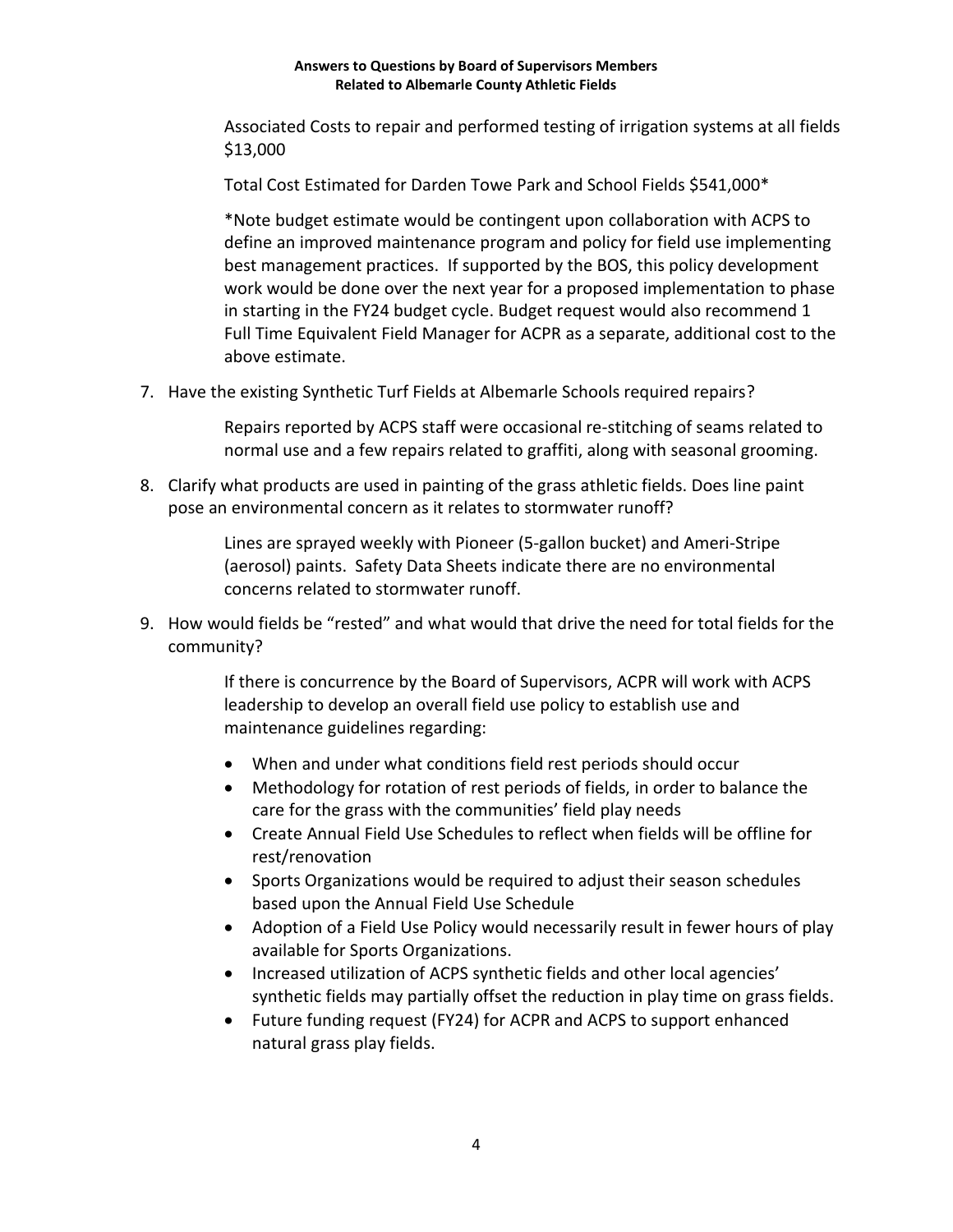- 10. Provide information on the ACPR rental fee structure and programming parameters of fields:
	- What is the current rental fee structure for ACPR Fields? How is the Fee structure implemented today? What is the per user fee paid by each of the organizations to use ACPR field space? Do we have a per registrant fee? How is this rental fee allocated?

No rental fees are currently charged for ACPR programming on athletic fields.

• How are participant numbers verified?

ACPR does not verify participant numbers, as no fees are charged for ACPR programming of fields and relies on the Co-sponsored league to manage.

• How is the "Fee per hour for Field Rental" chart used in Albemarle?

As noted above, ACPR does not charge for field rental. The fee chart for field reservations previously provided to the Board of Supervisors was data collected from Virginia Parks and Recreation Department across the state for comparison purposes.

• What is the process to assign fields to different users? How are the competing users prioritized for field assignment?

ACPR's Recreation Manager serves as a liaison with all Sports Organizations. The Sports Organizations send in their field requests to ACPR each Fall and Spring. The Recreation Manager allocates the field space to ensure all sports organizations receive space. All sports organizations, no matter the size or if they are new groups are current groups, receive field space. The Recreation Manager ensures the organizations with smaller requests receive a majority of their field requests, while also ensuring all organizations receive fair distribution of fields.

• How many fields or field hours are reserved for each of the users?

The following data is the field reservations scheduled through ACPR: Field Use for August 2021 – June 2022 (hours per week scheduled per Organization):

SOCA - 954 YMCA - 64 Soccer Shots – 32 Lacrosse – 54 Liga Latina Soccer- 32 Scottsville Soccer – 26 Ultimate Frisbee – 10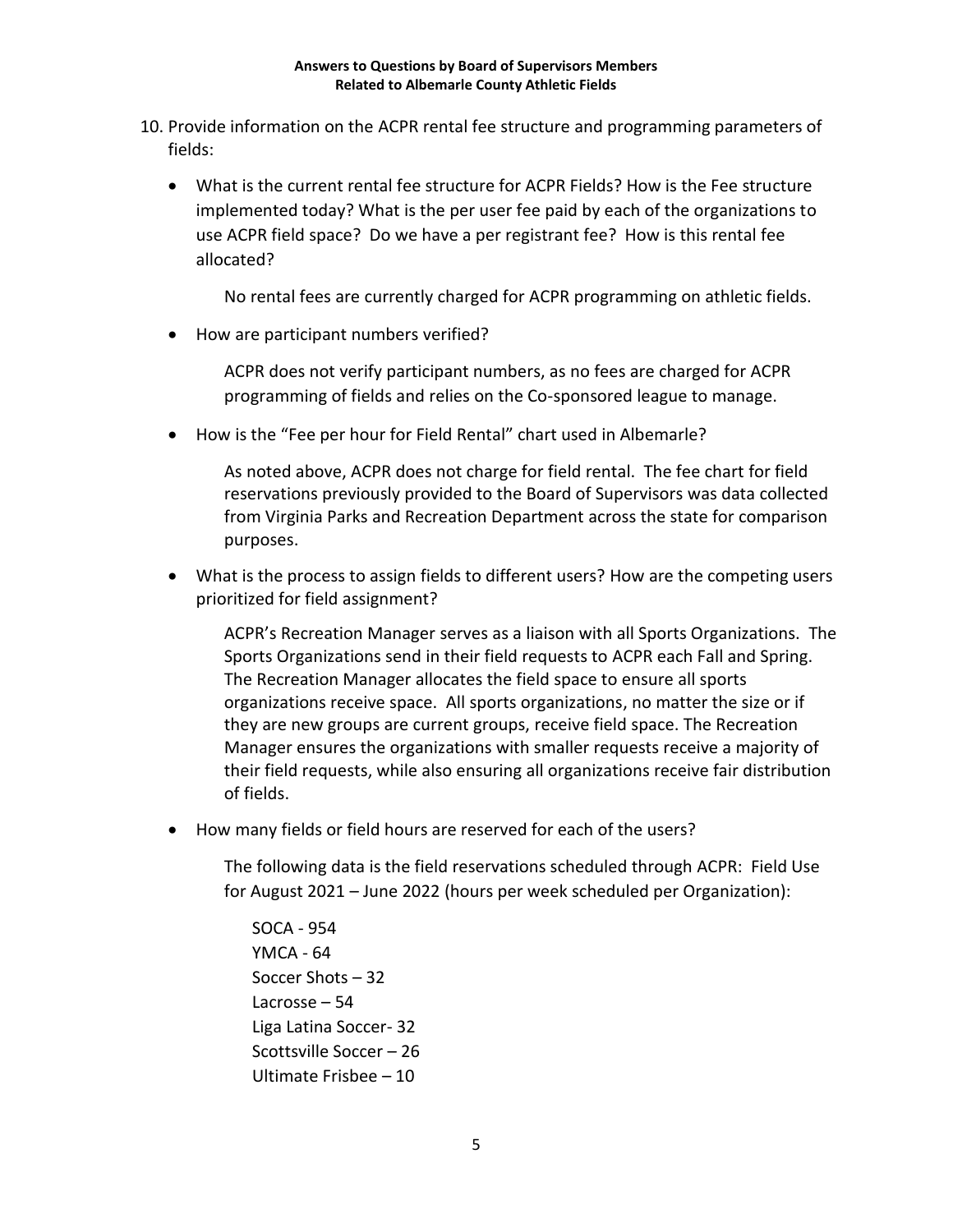• Is there a permit (posting) system?

Field assignments are not posted at the fields. Field assignments are emailed to all Sport Organization contacts.

• How do groups who have been authorized to use a field assert their access if another user group happens to be there on a given day?

Once the overall field use is developed, a list of assignments is emailed to all Sport Organization contacts. If there are any issues the Recreation Manager is contacted to settle the matter.

11. What is the replacement cost of the oldest ACPS Synthetic turf field (the one that now needs to be replaced) and where will the turf be disposed? What, if any, of the existing field construction (drainage, infill, stone, etc.) needs to be replaced in this process?

> ACPS's FY 23 budgeted for the replacement of the Monticello High School synthetic turf field is \$670,000 and is based on the assumption of replacing in kind infill material (crumb rubber). The consulting firm, Kimley-Horn & Associates, is of the opinion this amount is at the high end of the range for replacement and should be ample funding for the project.

The turf material replacement will be determined during the design and specification development process, including disposal requirements.

Extensive material replacement of stone and drainage materials is unlikely. Provided the original construction project included good quality materials and care taken when the fields were built, the synthetic turf carpet and infill are the only two materials that would need to be replaced. This project will be managed by Building Services at ACPS.

### **Natural Grass Fields (New or Renovated)**

12. On the natural grass field research side, which organizations who specialize in natural grass field installation and maintenance have been hired to provide information?

> Kimley-Horn & Associates' Parks & Recreation design team was engaged starting in January 2020, to provide expertise for both grass fields and synthetic turf fields. KHA is a respected global engineering firm with a team that has extensive experience designing parks, recreation facilities, trails, and open spaces. KHA's Jason Kanak and Ron Kagawa are KHA's lead engineers for athletic fields design. Each joined KHA from other firms, where they also specialized in design natural grass and turf fields for all sports, ranging in scale from small community fields to major professional sports facilities. Since joining KHA, the two have designed over 400 synthetic turf fields and 105 natural grass fields, including LEED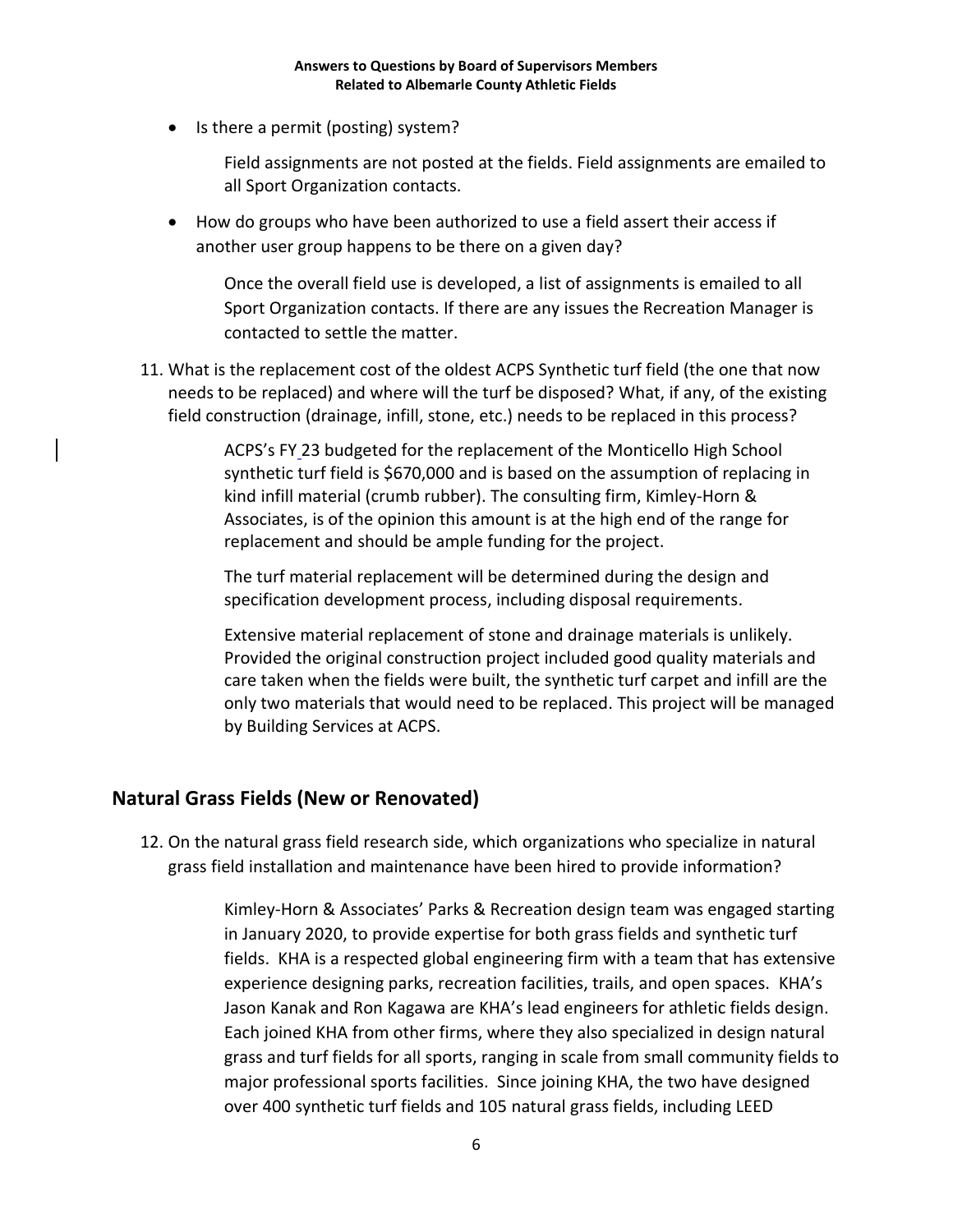certified projects for both surface types. (See link for more detail: [\(Parks](https://www.kimley-horn.com/markets/parks-recreation/) & [Recreation Design | Kimley-Horn\)](https://www.kimley-horn.com/markets/parks-recreation/)

13. Are there any safety issues associated with grass fields? Are sprinkler heads dangerous?

There are a number of potential hazards that require attention on natural grass fields. Holes, depressions, and bare spots can increase risk of lower body injuries. Bare spots also increase the risk upper body injuries, including concussions.

High-use areas like goalmouths and the middle of the field require extra attention as these areas are at high risk for turf loss and elevated surface hardness.

If the field has an in-ground irrigation system, sprinkler heads can present a risk of injury if they become loose or work their way up or down as compared to the surface immediately around the head. The earth around the head tends to be wetter, longer and may settle. This causes the top of the irrigation head to expose itself and become a hazard. Maintenance staff should correct soil settling around each head as needed.

14. What is the current cost for replacing an existing Natural Grass field?

An estimate has been prepared for the cost of renovating the four fields at Darden Towe Park and will be provided as an attachment to the Executive Summary for the April  $27<sup>th</sup>$  meeting.

The CIP estimate of \$300,000 per field assumes the upper end of the typical cost range for field replacements – which range from \$3.00 per square foot to \$5.00 per square foot – as no formal assessment of required work has been performed.

The assumed scope in the CIP estimate includes removal of existing turf, tilling of existing soil, rolling, laser grading for proper drainage, rolling again, and installation of new sod. Depending upon the time of year, this process can take several weeks to several months to complete, and all fields would need to rest for a full year after completion of the grass field upgrade.

Estimated annual operating budget impact at Darden Towe Park to maintain 4 fields at a higher quality of play level is \$108,000 (FY24). If it is necessary to switch from using pond water to municipal water, then the total would increase to \$156,000 after. That figure includes:

• An additional full-time employee with a high level of experience and knowledge using best management practices and standards in Turf Grass Management with their primary responsibility and focus in maintaining the athletic fields at an improved level. The estimated burdened cost of the position is \$60,000.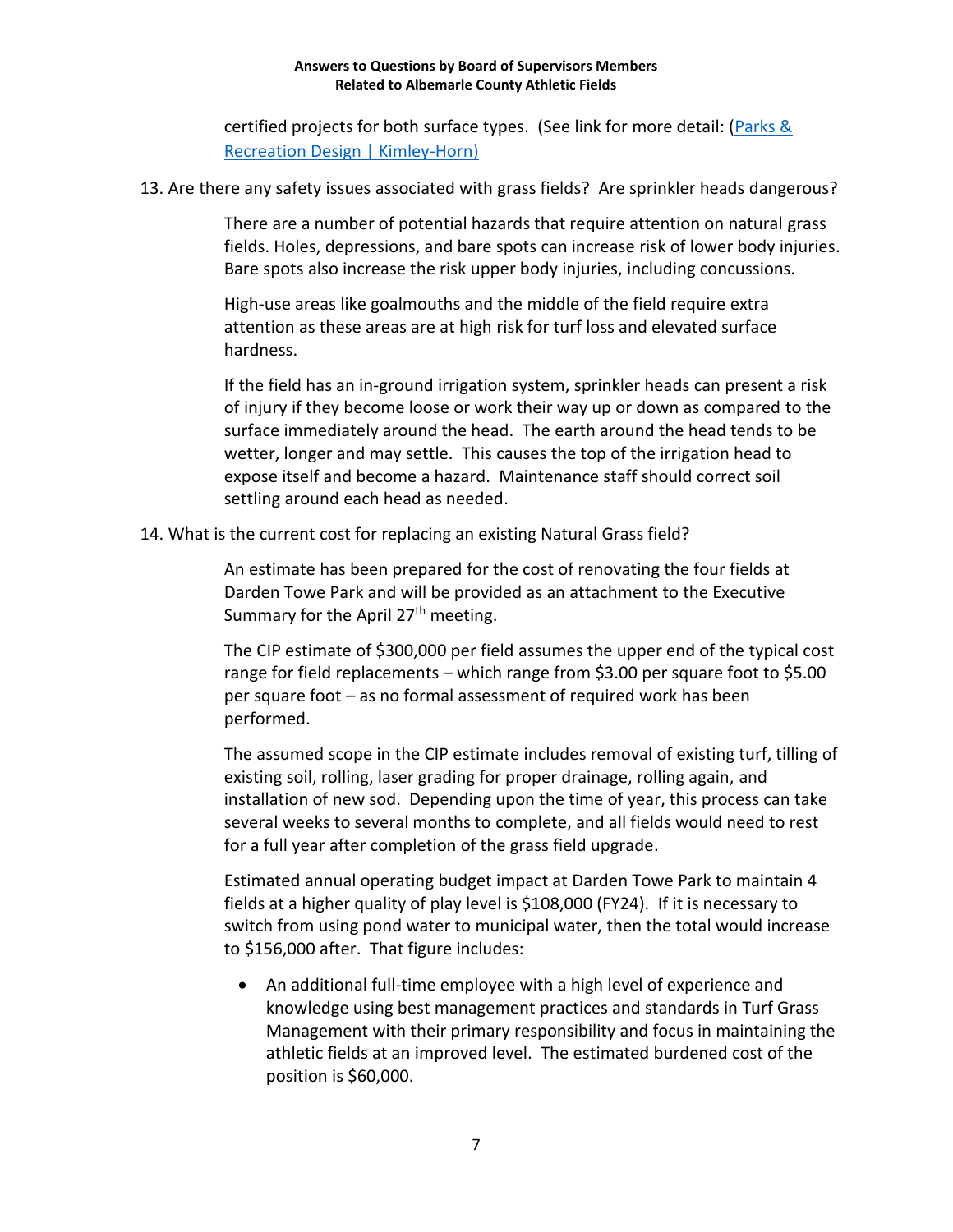- \$48,000 for Nutrient Management Plan (seed, fertilizer, top dressing, aeration – frequency increased from once / year to twice / year in the fall & spring)
- \$48,000 for public water rather than pond water, if necessary
- 15. How often does a Natural Grass field need to be replaced?

The life cycle of a natural grass field depends on how well the natural grass is taken care of. If best management practices related to soil amendments, irrigation practice and use manager are not followed, a field will require significant rest or replacement. The typical life cycle for a field that is wellconstructed and cared for is between 20 and 30 years.

# **Synthetic Turf Fields (Existing and New)**

16. What is the cost for Synthetic Turf Fields at Darden Towe with the BrockFill infill and without?

> The total projected cost to install 4 artificial turf fields with lighting at Darden Towe Park is \$5,071,678. The estimated cost of BrockFill brand infill for the fields is ~\$400,000 and included in the total estimate above.

It should be noted that infill is integral to the performance and durability of athletic turf systems. Infill provides safety protection with appropriate cushioning to absorb impact and sets the foundation for a field's performance level by offering traction for players to cut, plant and release. Without infill, the fibers of the turf will be more susceptible to swaying, breaking, and getting damaged. Also, if the infill is not present, any shoes, feet or paws moving on the artificial turf will dig into the backing of the artificial turf to gain grip, in order to move forward. This will, in turn, damage the turf backing and the blades that are held together by the backing. Furthermore, once the artificial turf has been installed, without infill, there is the possibility that the turf will move or wrinkle.

17. What is proposed rental fee if synthetic turf fields are built?

If synthetic turf fields are constructed and the Board of Supervisors supports charging of fees for their use, ACPR recommends utilizing the same fee structure as ACPS, as adopted by the School Board:

\$50/hour for ACPR Co-Sponsored Sports Leagues

\$100/hour all others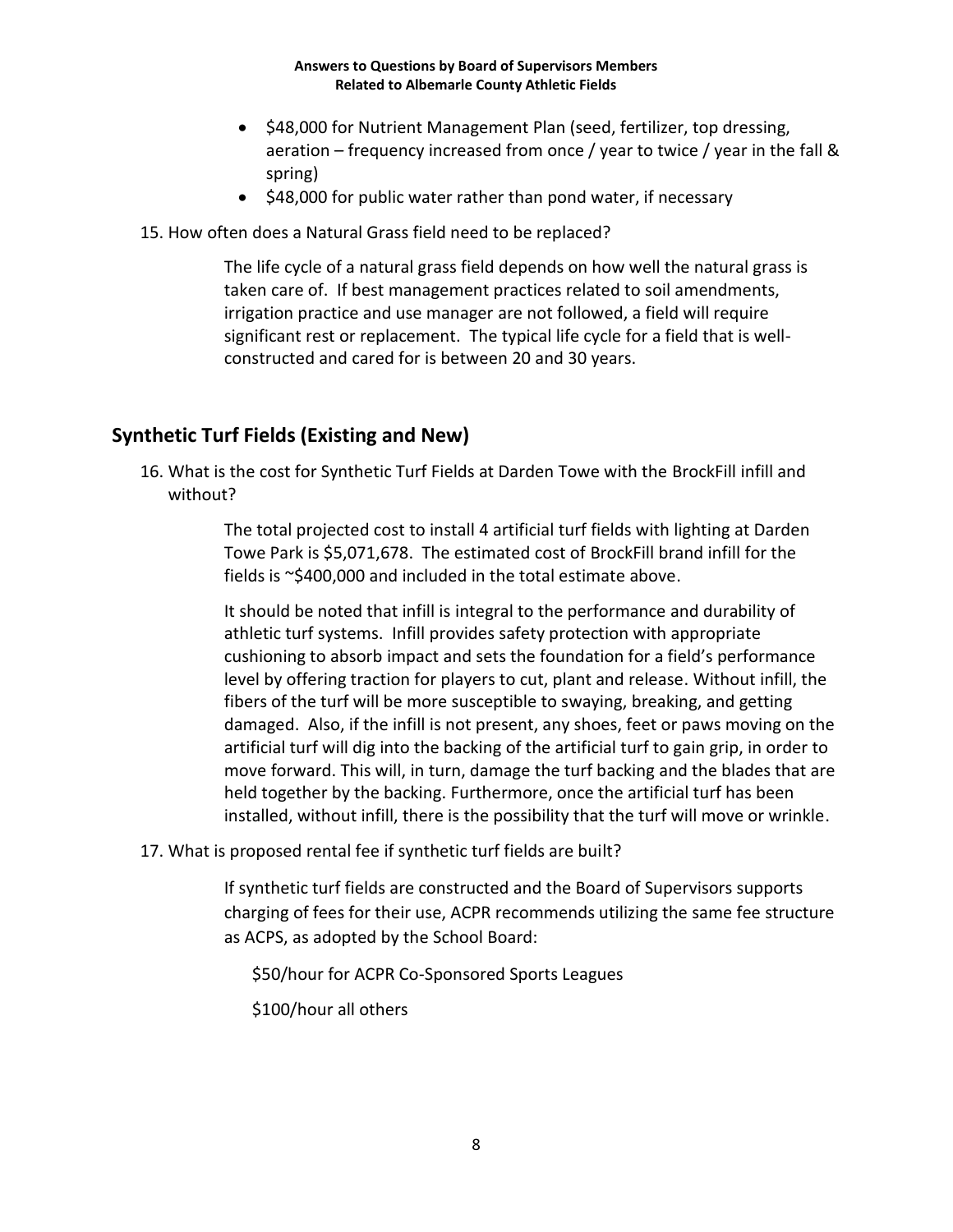18. If fees were charged for grass fields, what would staff's recommendation be??

Should the Board of Supervisors support charging fees for grass fields, ACPR recommends utilizing the same fee structure as ACPS, as adopted by the School Board:

\$31/hour for ACPR Co-Sponsored Sports Leagues

\$62/hour for profit organizations

19. Provide more information on the Rematch facility, any legal issues and recycling program.

> Re-Match Turf Recycling is a Denmark-based company. Their European facilities are the world's sole source to recycle all the components of turf grass systems at an industrial scale. There are no known legal issues related to this company.

> Re-Match has completed an agreement with the Commonwealth of Pennsylvania to build a recycling center in Hanover. The facility is projected to be built in 2023.

> The Re-Match process makes it possible to dispose of worn-out synthetic turf without leaving any waste from the original components. The turf is separated into clean, raw materials using advanced separation technology. The raw material; sand, backing, rubber and plastic fiber, is then sold on and used in new production cycles – and even used for installation of new synthetic turf pitches. This process is an example of the emerging ["cradle to cradle"](https://www.c2ccertified.org/get-certified/product-certification) global standard.

The Re-Match process is ETV-verified and the Herning factory is both ISO 9001 and ISO 14001-certified. Staff has researched any legal issues and to date have found no information on current or pending lawsuits.

[The Re-March website](https://re-match.com/our-products/) has more detail on the process, as well as helpful tips

20. What is the warranty period for a synthetic turf field? What are the current estimated replacement costs of a field? What is the typical replacement life cycle? What factors can shorten that life cycle?

> All major turf system manufacturers offer warranties on their products for a 10+ years.

Estimated replacement costs in today's dollars ranges from \$300,000 to \$500,000. If initially installed as part of the design, replacement of shock pad is normally only required every other time a field is replaced; in other words, a new shock pad would be installed the second time the synthetic turf grass is replaced, the fourth time, and so on.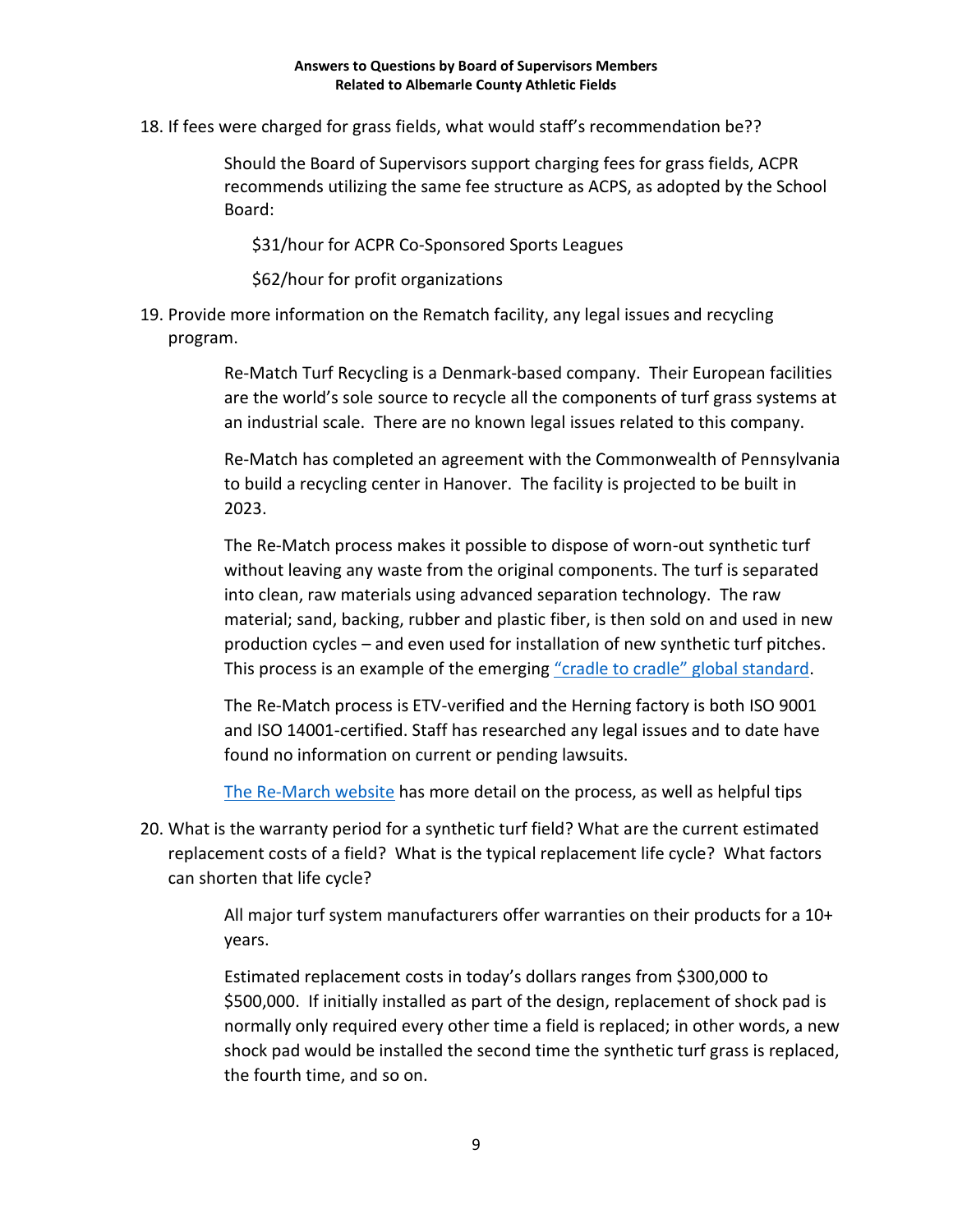A well-maintained synthetic turf field's life cycle is typically 12-14 years (note this is consistent with ACPS experience so far).

21. Does grooming of a synthetic field require a particular Machine?

Grooming of a field requires a turf groomer (shown below). The equipment costs ~\$7,500. It is towed by a small tractor or four-wheeler. The brushes and tines on the groom comb through the settled infill, eliminating compaction, standing up the synethic fibers, filling low spots and re-orienting infill material. This process ensures a soft, level playing surface.



22. Can you provide additional information on the cooling capabilities of BrockFill infill material?

> The BrockFill brand of infill is a wood material. As such, it holds rainwater, which evaporates slowly over time, cooling the surface. It absorbs less heat than rubber or similar composite products. Some fields are designed with irrigations to be used during periods of drought and high heat.

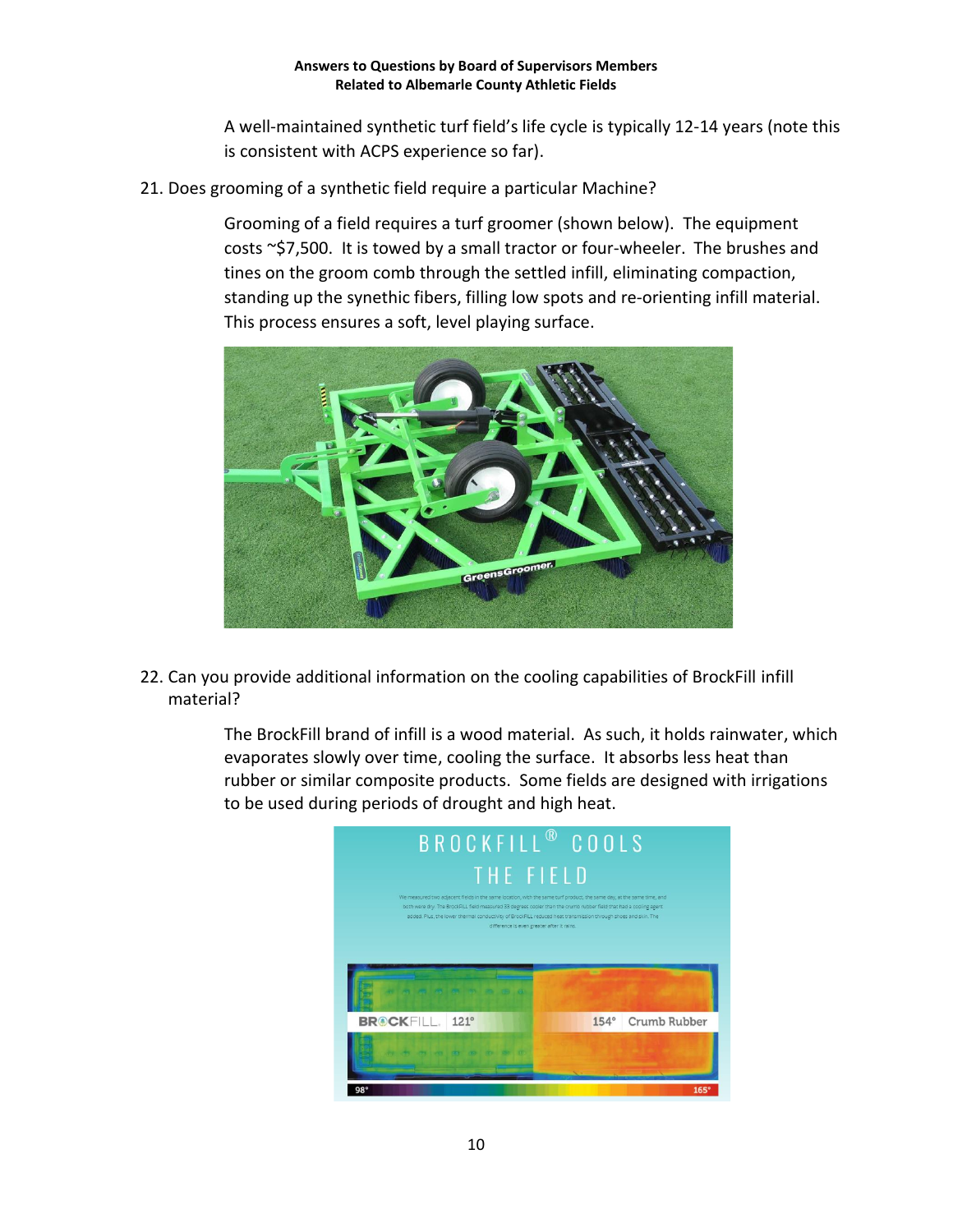Additional information and testing documents are available online at: <https://www.brockusa.com/safety-heat/>

23. Do you use cleaners for the synthetic turf field, specifically with BrockFILL as the infill product?

> Spot cleaning of the turf grass may be necessary to clean spills but is not required on a programmed basis for the entire field. There is no special guidance for varying infill material alternatives. The [instructions](https://www.watersaversturf.biz/about/how-to-clean-artificial-grass/#:~:text=How%20to%20Remove%20Stains%20%26%20Blemishes%20from%20Artificial,cleanses%20%28pH%20below%205%29.%20When%20using%20...%20) below describe the process of spot cleaning the turf grass system:

### *How to Remove Stains & Blemishes from Artificial Grass*

*Tools: Use a spatula or plastic table knife to remove hard or "pasty" deposits on your synthetic turf. Just be careful not to damage the turf fibers. Blot up small liquid stains with a paper towel or washcloth. You can also cover them with a dry absorbent product like kitty litter. After it's absorbed the liquid, vacuum or sweep it away. Then, rinse your turf to get rid of the kitty litter scent.*

*Treating Minor Blemishes: A 5% solution of warm water and an organic household detergent is all you need to remove most minor stains. Use one teaspoon of detergent for every pint of water. The detergent should be granular or low-sudsing; the kind you would use on fine fabrics. Tougher stains may require a 3% a solution of ammonia and water. Both these solutions can be applied liberally to your turf. Just blot up excess liquid when you're done sponge mopping the area. Rinse away any remaining soap or ammonia solution with cold water. These solutions remove a wide range of stains, including these common ones: coffee, tea, ketchup, fruit and vegetable juice, alcohol, butter, latex paint, blood, urine, mustard, glue, butter, soda, milk, ice cream, and even dye.*

*Treating Tougher Blemishes: Sometimes you may need a stronger cleaner to remove a blemish. In these cases, you can use mineral spirits or grease spot remover. Don't sponge mop with these substances. Instead, lightly soak a washcloth then carefully apply to the stain. These type of stain removers are ideal for the following: chewing gum, cooking oil, asphalt, tar, lipstick, crayon, grease, motor oil, floor wax, shoe polish, paraffin wax, suntan oil, and nail polish.*

24. What are the turf fibers made from?

Most fibers are made from polypropylene. Some certain synthetic turf fiber is made of nylon.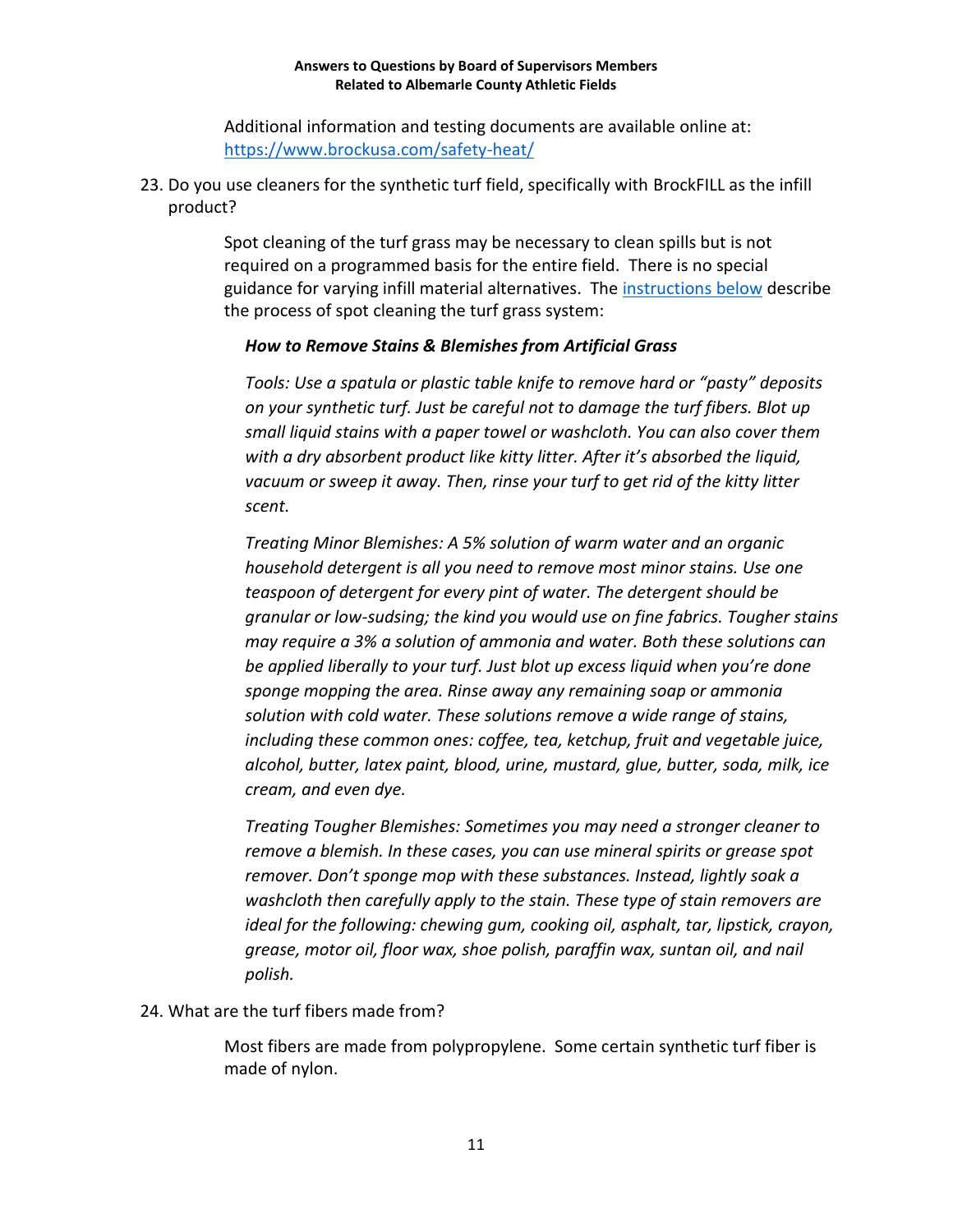25. How often does someone need to walk the synthetic turf fields for inspections?

The maintenance staff should establish a plan to walk the fields (as a rule of thumb) prior to practices beginning that week and prior to tournament games on the weekend. The alternative is to walk the fields every 60-80 hours of field play. Once an owner has field utilization hours outlined for each season, the more specific a schedule can be put in place. It will most likely be different based upon hours and type of play.

26. Does the grooming of the Synthetic turf fields catch all the infill that migrates to the edge of the field?

> Infill doesn't migrate to the edge as some may think. Rainwater is not shed from a synthetic turf field like it does on a natural grass field. Water drains through the field vertically, so does not push infill to the edge.

27. How does the Stormwater Management system keep infill, other materials out of the water shed?

> Stormwater drains vertically through the profile. Infill stays trapped above the synthetic turf carpet and will not migrate down.

Owners who select organic infill products can expect significantly reduced "human migration", as the particulars are manufactured to significantly reduced the amount of material that attaches to clothing, footwear and other materials.

Organic infill products also are inherently more environmentally friendly than older technologies.

### **Comparing Grass Fields & Synthetic Turf Fields**

28. What are the current hours of play at Darden Towe and how could that change with Synthetic turf?

> Current hours per week: 31 hours per field: Monday – Friday, 5-8pm or dark, Saturday & Sunday 9am-5pm. Note: Industry Standard of Best Management is 24 hours a week for grass fields. If Towe had Synthetic Turf and lights hours could be expanded to ~50 hours a week Monday – Friday 5-10pm, Saturday & Sunday 9am-10pm. With Synthetic Turf Fields there would be less canceling of games due to weather, field maintenance, and no need to rest and renovate fields.

29. Is there a grass field that is similar to a synthetic field – drainage issues?

A USGA sand-based rootzone with a stone base under the rootzone layer will drain similarly to a synthetic turf field, moderately increasing the amount of play time by limiting the amount of time play must be delayed after heavy rains. The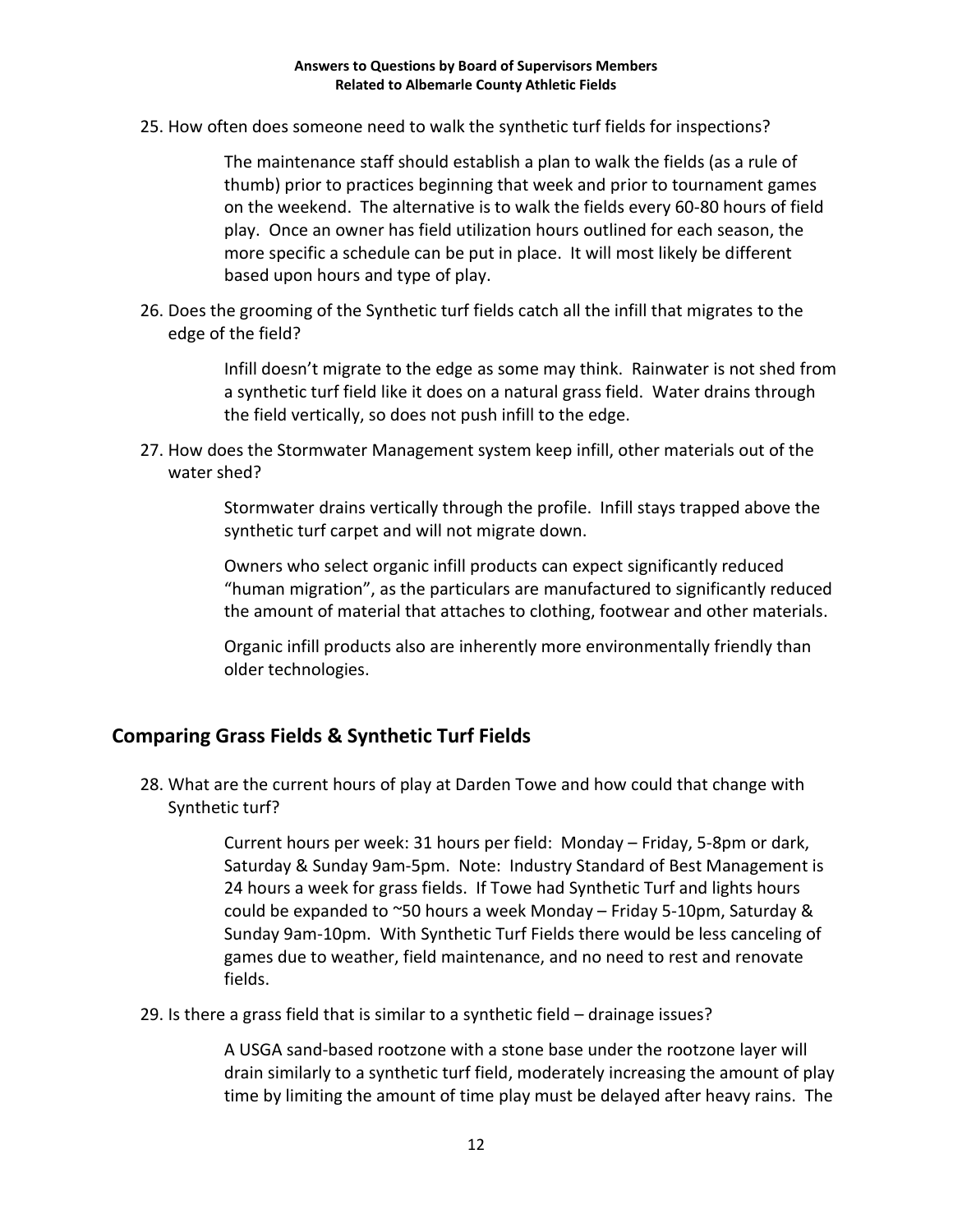durability of these fields is not, however, significantly improved beyond normal grass fields. Installation costs for these systems is comparable to synthetic turf installations.

30. How do best practice management practices compare between synthetic turf fields and grass fields?

> Natural grass fields require a nutrient management program combined with water, sunlight and rest to flourish. Programmed mowing should be inspection of the field for safety concerns, such as bare spots, depressions, holes and trip hazards such as sprinkler heads. Painting of lines is performed with frequency consistent with mowing schedules.

Synthetic turf must be inspected to ensure seams are intact and repaired as necessary. Infill material should be inspected to ensure that it is level. Infill grooming should be performed weekly or approximately once 60-80 hours of hours of play depending on use.

31. Are grass fields being rested while the synthetic fields are being used?

They are not currently being rested at a Best Management Practice level due to demands of use. They could be rested as part of an overall program and protocol to improve the fields including scheduling of play. As a rule of thumb: if a grass field has experienced stress, it will begin to decline. At that point, it will require care and rest. Please see question #9.

32. What Climate Action plan considerations were considered with this study, compare impacts of a BrockFill product as compared to natural grass?

> The pre-design study conducted in 2019-2020 did not include an assessment of impacts related to climate change. Staff have not identified a third-party study that directly compares natural grass versus artificial turf in that light. FIFA sponsored an [Environmental Impact Study on Artificial Football Turf \(2017\)](https://digitalhub.fifa.com/m/cd0245b8305f8b9/original/artificial-turf-recycling.pdf) products, however, which does include findings on the life cycle climate impacts of various turf infill alternatives. The chart below reflects greenhouse gas emissions (per square meter) for the full life cycle of a combination of infill materials, from manufacture through disposal. This study pre-dated the BrockFill product. The most relevant comparison to BrockFill shown in the chart is Cork with Shock Pad, shown in light yellow.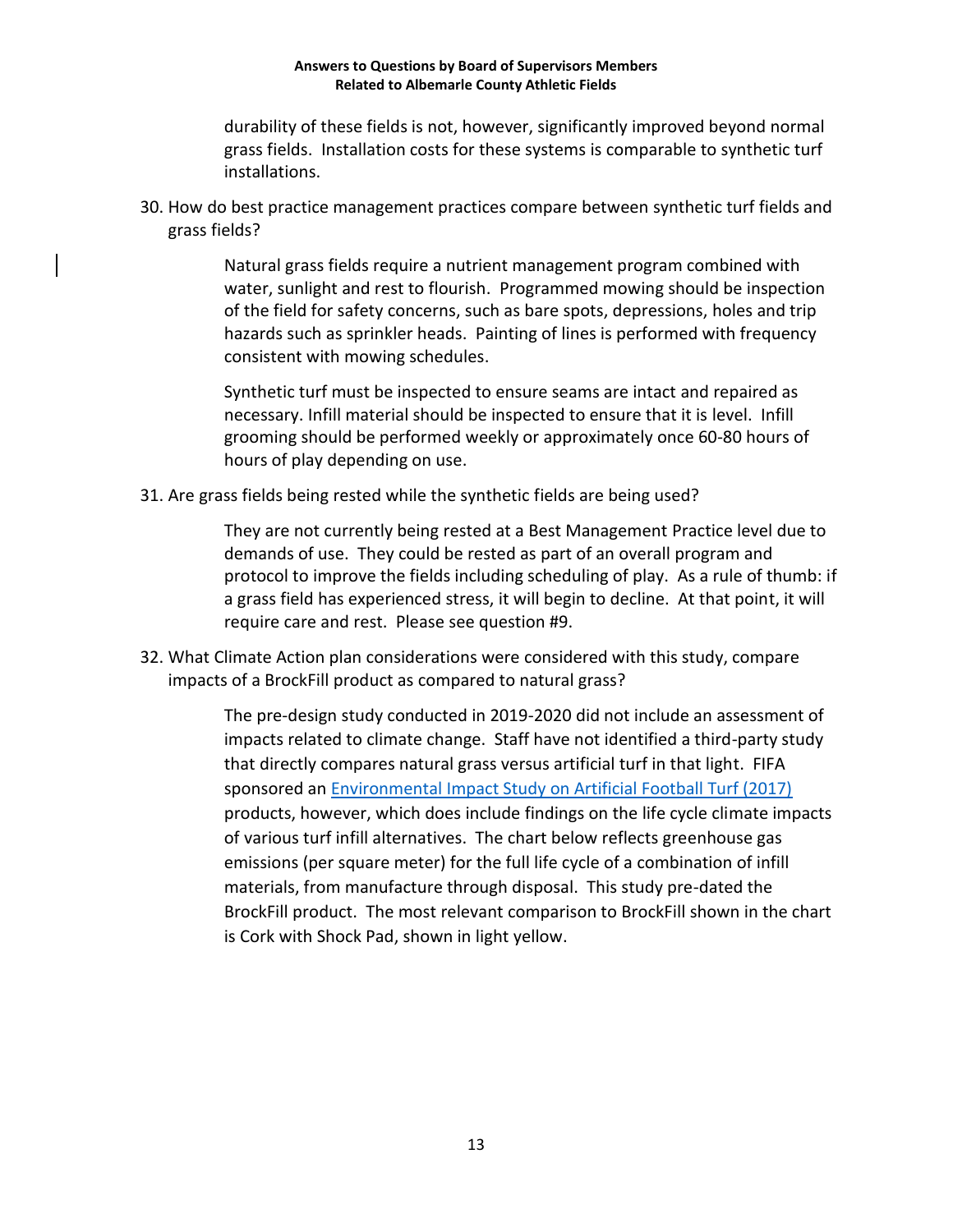

Figure 8: Climate Change Comparison between Turf Containing Different Infill Materials

The [BrockFill infill is a wood product.](https://www.brockusa.com/brockfill-2/) As such, it is essentially captured carbon. Additionally, it has a lower "embodied carbon footprint" than either cork or coconut husks, as it manufactured regionally (in Georgia) from trees grown primarily in the southeast US coastal areas.

Although no direct scientific comparison between artificial turf and grass has been found, simple conclusions about the relative positive climate impacts of grass fields are apparent or easily researched.

- Grass fields capture carbon from carbon-dioxide, creating oxygen
- That captured carbon builds both the blades of grass and root system, and is permanently captured in the soil, down as much as 15" below the field surface
- Reading suggests that, over time, "once planted and reasonably cared for [grass] will immediately start sequestering carbon and keep doing so for twenty to thirty years, until a saturation point is reached."
- The capacity of grass playing fields to capture carbon is less than forested land. A grass field the size initially planned for Biscuit Run (230' x 330' including walk-off area) would capture  $\sim$  0.4 tons of carbon / year. The same sized area of forest (in Central Virginia) would capture ~1.43 tons per year.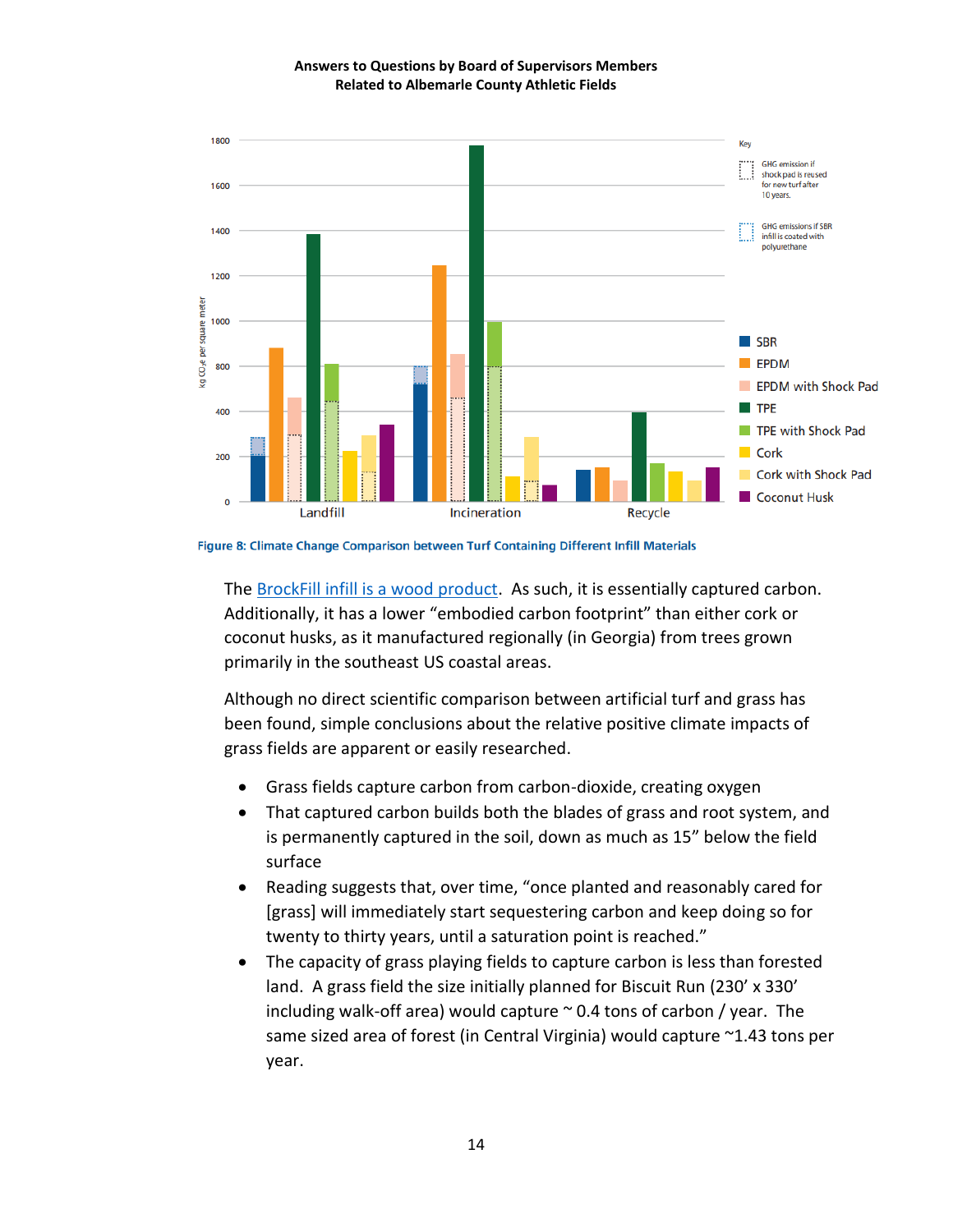33. Compare the costs for turf fields and natural grass fields at Darden Towe Park and Biscuit Run Park, including the operational/long term costs for higher care for a higher level of care of grass fields.

> The table below summarizes estimated initial capital costs and annual operating costs for natural grass and synthetic turf fields. Costs at Biscuit Run Park will be higher than Darden Towe Park, due to the fact that Biscuit Run is an undeveloped property. Significant clearing and grading will be required, stormwater management facilities will be required, and provision of utilities will be required. It should be noted that the cost estimates for Biscuit Run Park do not include amenities which would likely be necessary, such as public restrooms.

| Location                         | <b>Field Type</b> | # Fields | <b>Field System</b><br>Cost / Field |           | <b>Lighting Cost</b><br>Field | <b>Total Project</b><br>Cost |           | <b>Annual</b><br><b>Operating</b><br>Cost (FY24) |         |
|----------------------------------|-------------------|----------|-------------------------------------|-----------|-------------------------------|------------------------------|-----------|--------------------------------------------------|---------|
| Darden Towe Park   Natural Grass |                   | 4        |                                     | 462.000   | <b>NA</b>                     |                              | 1,848,000 |                                                  | 186,644 |
| Darden Towe Park Synthetic Turf  |                   | 4        |                                     | 1,044,170 | 223,750                       |                              | 5,071,678 |                                                  | 89,234  |
| Biscuit Run Park                 | Natural Grass I   | 4        |                                     | 1,247,688 | <b>NA</b>                     |                              | 4,990,750 |                                                  | 192,764 |
| <b>Biscuit Run Park</b>          | Synthetic Turf    | 4        |                                     | 1,258,944 | 223,750                       |                              | 5,930,775 |                                                  | 95,354  |

34. If added to the current CIP scheduled completion of the Darden Towe field improvements, please indicate timelines for both synthetic turf and grass fields:

> If designed is funded in FY23, either synthetic turf or natural grass replacement could be completed in FY24. However, a new natural grass system may require an additional year of rest to grow and establish strong root systems

35. The current CIP includes funding for multiple phases of the Biscuit Run Park project. Please indicate timelines for both synthetic turf and grass fields.

> If designed is funded in FY23, either synthetic turf or natural grass replacement could be completed as soon as FY24. However, due to the fact that Biscuit Run Park is an undeveloped site, there are more variables that will influence the design timeline and potentially the construction timeline. The duration of the project could be extended as a result.

> As noted above, new natural grass athletic fields may require an additional year of rest to grow and establish strong root systems

# **Athletic Field Lighting**

36. Provide more information on the proposed lighting:

The Proposed Lighting system: LED lighting at the recommended minimum color and brightness (4,000K) for player safety. 6 poles per field  $\omega$  60' tall with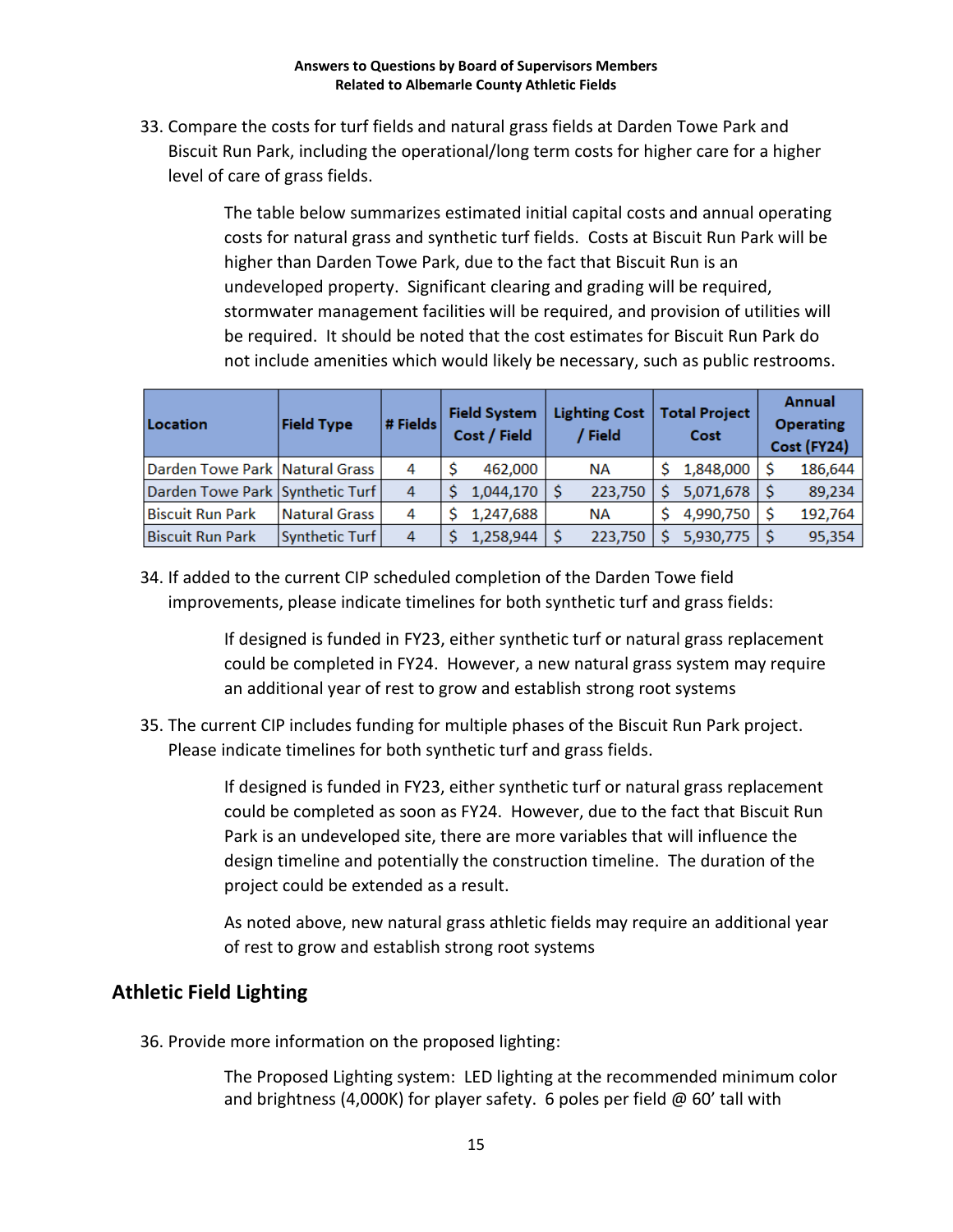approximately 20-24 fixtures per pole. Meets or exceed minimum requirements for lighting at our parks and lighting ordinance. Meets or exceed the International Dark-Sky Association program called Community Friendly Outdoor Sports Lighting. [https://www.darksky.org/our-work/lighting/lighting-for](https://www.darksky.org/our-work/lighting/lighting-for-industry/apply-osl/)[industry/apply-osl/](https://www.darksky.org/our-work/lighting/lighting-for-industry/apply-osl/)

37. If lights were not included, how does that affect play time for a Synthetic Turf field (compared to grass)?

> A synthetic turf field that is un-lit will not reach the full potential of its possible usage schedule. Compared to the current grass field use at Darden Towe of 31 hours per week there is a potential of 20 additional hours of play per field, per week that will not be realized without illumination at each field. (This assumes allowable play hours of Monday – Friday 5-10pm, Saturday & Sunday 9am-10pm.) It is worth noting additional play would likely occur as compared to the natural grass due to the fact that play could still occur if wet conditions existed, and it was deemed safe to play (e.g. no lightning).

# **Other Questions: Legal, Funding, Execution, Economic Impacts**

38. What was the Original approved CIP request, including scope and size of fields and cost of lights?

> The scope approved in FY19 for Darden Towe Park Field Improvements included replacement of four existing multi-use grass fields with synthetic turf fields. The new fields would have a 300' x 200' play area, with a 15' walk off area on all sides (total area per field of 330' x 230'). The scope also included lighting for all new fields. The total approved budget was \$2,762,800. Lighting of the fields was assumed to be \$195,700 per field; \$790,000 for all four fields.

39. Outline a renovation plan for grass fields (Darden Towe) and how that would take fields offline and for how long? Clarity field size and scope on the Turf project to meet the CIP requirements for (4) regulation fields.

Renovation Plan for a Grass Field at Darden Towe:

Removal of existing grass turf, tilling of existing soil, rolling, laser grading, rolling again, install and root in new sod. Depending upon the time of year, this process can take from several weeks to several months to complete. All new (330' x 230') fields may need to rest for a full year. The current estimate for this work is \$462,000 per field.

40. How does the current agreement with the city allow for lighting at Darden Towe?

Per the County Attorney's Office, approval of the CIP by both organizations constituted approval of the project and satisfies the agreement. It would be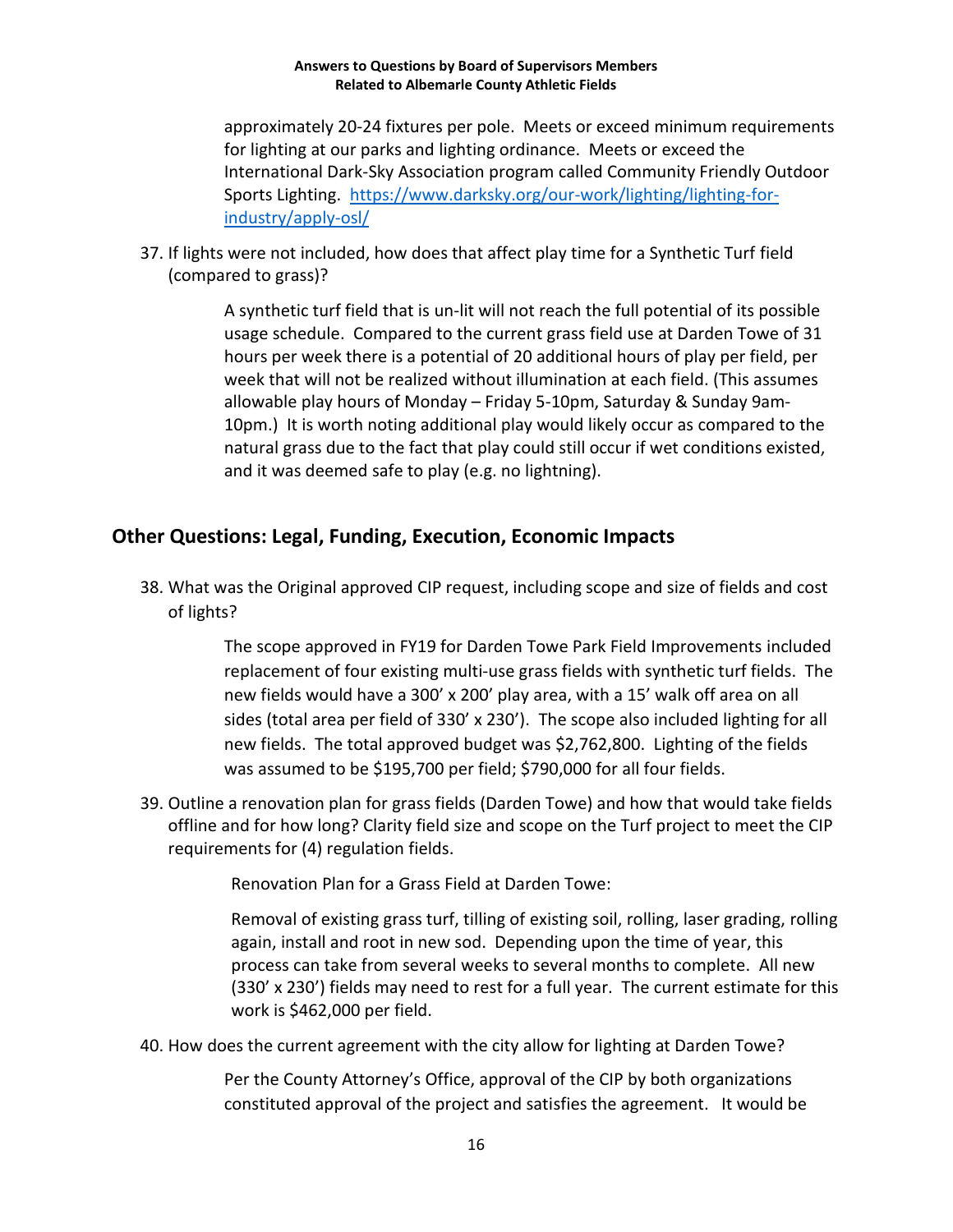preferable to also have a separate MOU and or amendment to the Darden Towe agreement if the synthetic turf/lighting project were to move forward.

41. Does the Biscuit Run lease agreement with the state have any restrictions of use? What would be the requirements to change the approved Master Plan to allow Synthetic turf and/or lights?

> The Virginia Department of Conservation and Recreation (DCR) recently confirmed concurrence with the potential change in scope of athletic fields. DCR staff recommends that, if a change is to be made to the scope assumed in the approved Biscuit Run Master Plan, further public engagement be conducted related synthetic fields and/or lighting occur. A formal revision to the BOS approved Biscuit Run Master plan is also recommended.

The County's lease for the on Biscuit Run Park properties prohibits permanent stadium seating. It also prohibits the construction of a golf course.

The Biscuit Run property is subject to the deed from Forest Lodge (grantor) to the Commonwealth of Virginia establishing the conservation purposes of the property, the lease between the Commonwealth DCR, and the memorandum of agreement between the parties.

42. What are the potential local economic impacts from a Synthetic turf field?

Adding turf fields with lights would make Albemarle County a more attractive location for youth soccer, lacrosse, field hockey, etc. tournaments. These tournaments can have a positive impact on local hotels, restaurants, retail stores and tourist destinations because of the "family aspect" of these events. There are many studies available and what is now referred to as Sports Tourism is now a \$45 billion dollar industry in the U.S. and that has resulted in capital planning in some localities that strongly consider the positive impacts of these tournaments and if the strategy of "If we build it, they will come" applies.

If the Board so desires, staff could initiate a study to estimate the potential additional revenue for the Charlottesville/Albemarle area. The study would be based on the number of available fields, the type of fields, and assumptions regarding the number of tournaments per year, number of players and parents attending. Potential revenue factors would include per person discretionary spending, hotel stays and any reservation fees that the County might charge.